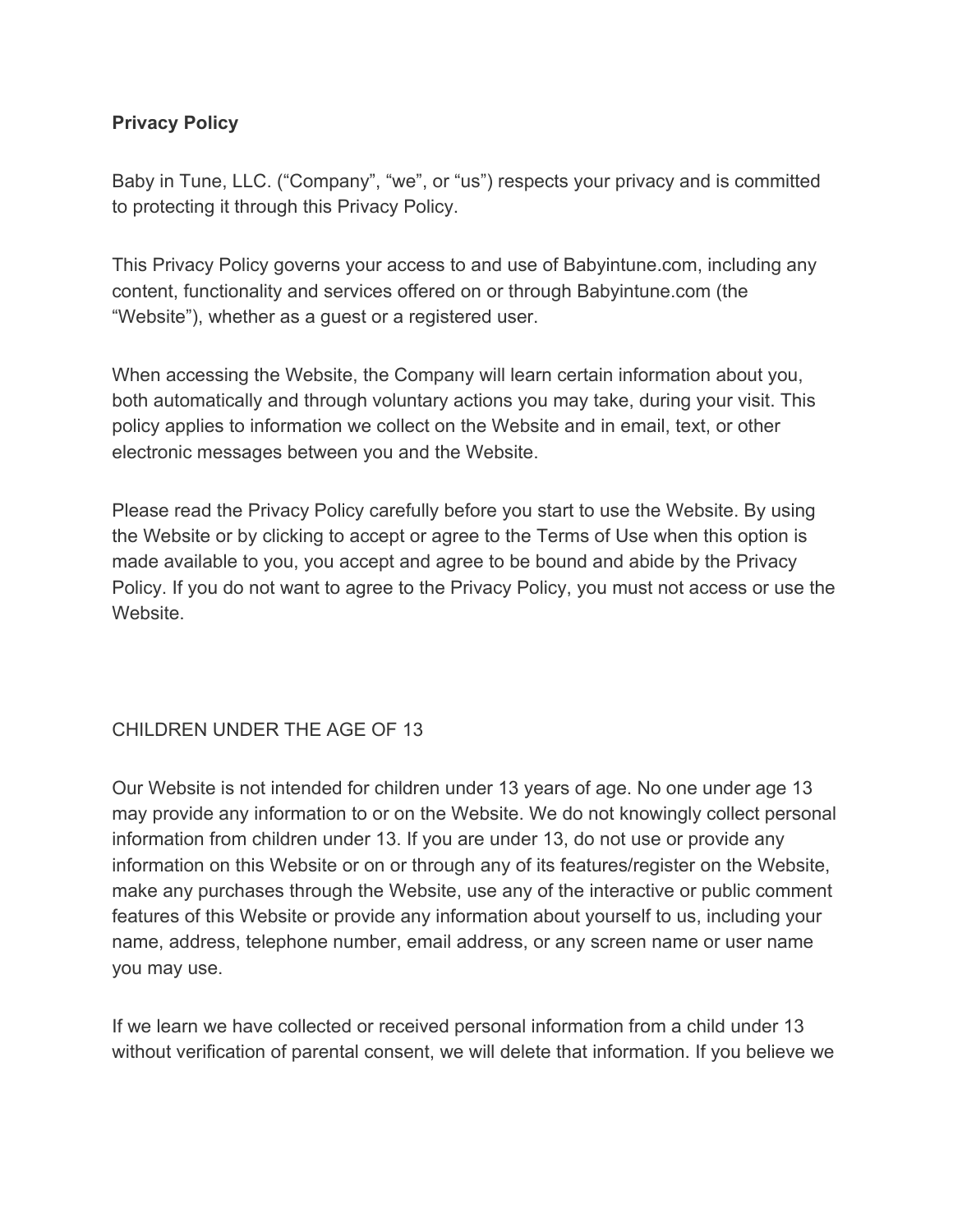might have any information from or about a child under 13, please contact us at info@babyintune.com.

## INFORMATION WE COLLECT ABOUT YOU

When you access the Website, the Company will learn certain information about you during your visit.

Information You Provide To Us. The Website provides various places for users to provide information. We collect information that users provide by filling out forms on the Website, communicating with us via contact forms, responding to surveys, search queries on our search feature, providing comments or other feedback, and providing information when ordering a product or service via the Website.

We use information you provide to us to deliver the requested product and/or service, to improve our overall performance, and to provide you with offers, promotions, and information.

Information We Collect Through Automatic Data Collection Technology. As you navigate through our Website, we may use automatic data collection technologies including Google Analytics to collect certain information about your equipment, browsing actions, and patterns. This will generally include information about your location, your traffic pattern through our website, and any communications between your computer and our Website. Among other things, we will collect data about the type of computer you use, your Internet connection, your IP address, your operating system, and your browser type.

The information we collect automatically is used for statistical data and will not include personal information. We use this data to improve our Website and our service offerings. To the extent that you voluntarily provide personal information to us, our systems will associate the automatically collected information with your personal information.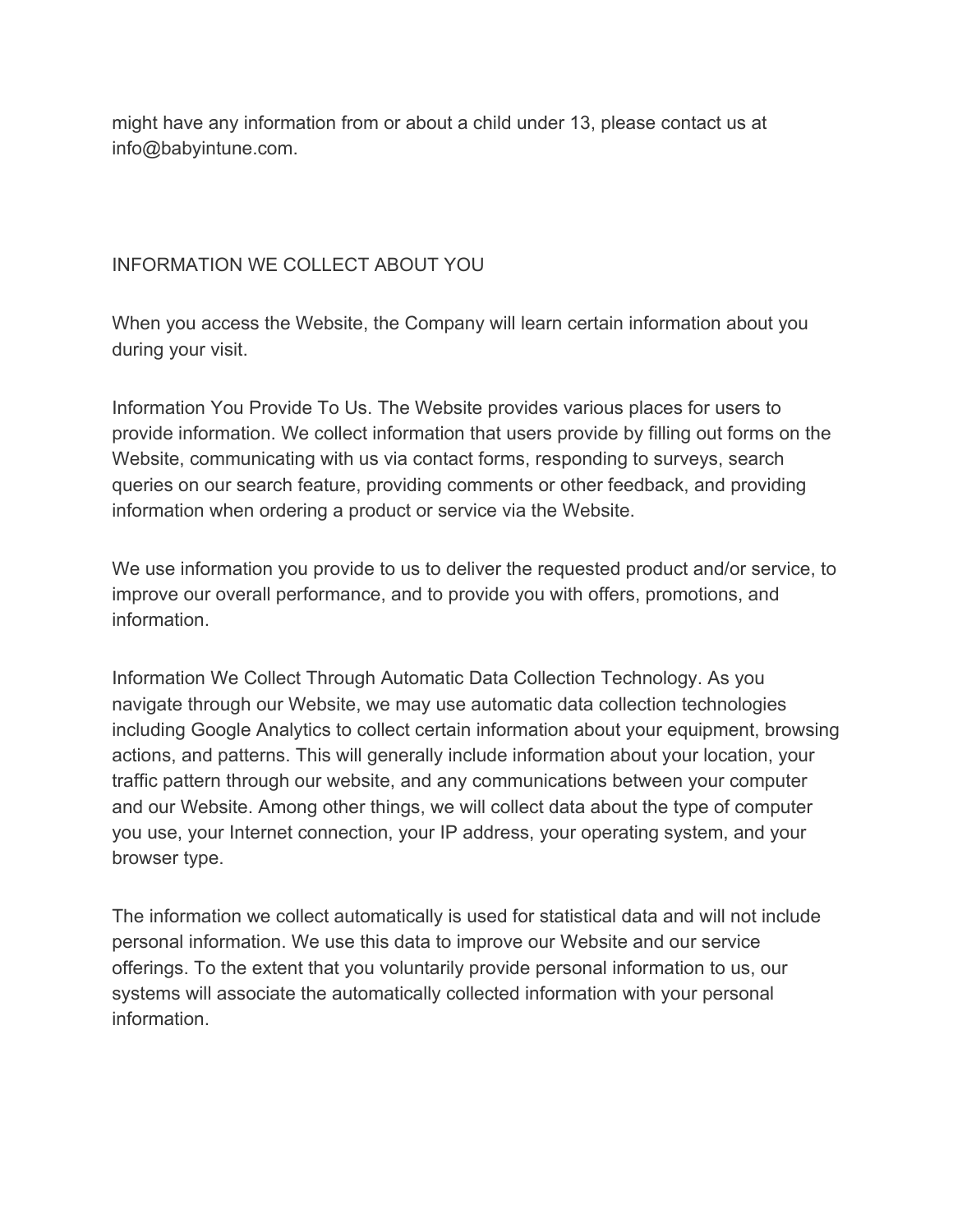#### USE OF COOKIES AND PIXELS

Similar to other commercial websites, our website utilizes a standard technology called "cookies" and server logs to collect information about how our site is used. Information gathered through cookies and server logs may include the date and time of visits, the pages viewed, time spent at our site, and the websites visited just before and just after our own, as well as your IP address.

A cookie is a very small text document, which often includes an anonymous unique identifier. When you visit a website, that site's computer asks your computer for permission to store this file in a part of your hard drive specifically designated for cookies. Each website can send its own cookie to your browser if your browser's preferences allow it, but (to protect your privacy) your browser only permits a website to access the cookies it has already sent to you, not the cookies sent to you by other sites.

The Company reserves the right to use technological equivalents of cookies, including social media pixels. These pixels allow social media sites to track visitors to outside websites so as to tailor advertising messages users see while visiting that social media website. The Company reserves the right to use these pixels in compliance with the policies of the various social media sites.

### THIRD PARTY USE OF COOKIES

Some content or applications, including advertisements, on the Website are served by third-parties, including advertisers, ad networks and servers, content providers, and application providers. These third parties may use cookies alone or in conjunction with web beacons or other tracking technologies to collect information about you when you use our website. The information they collect may be associated with your personal information or they may collect information, including personal information, about your online activities over time and across different websites and other online services. They may use this information to provide you with interest-based (behavioral) advertising or other targeted content.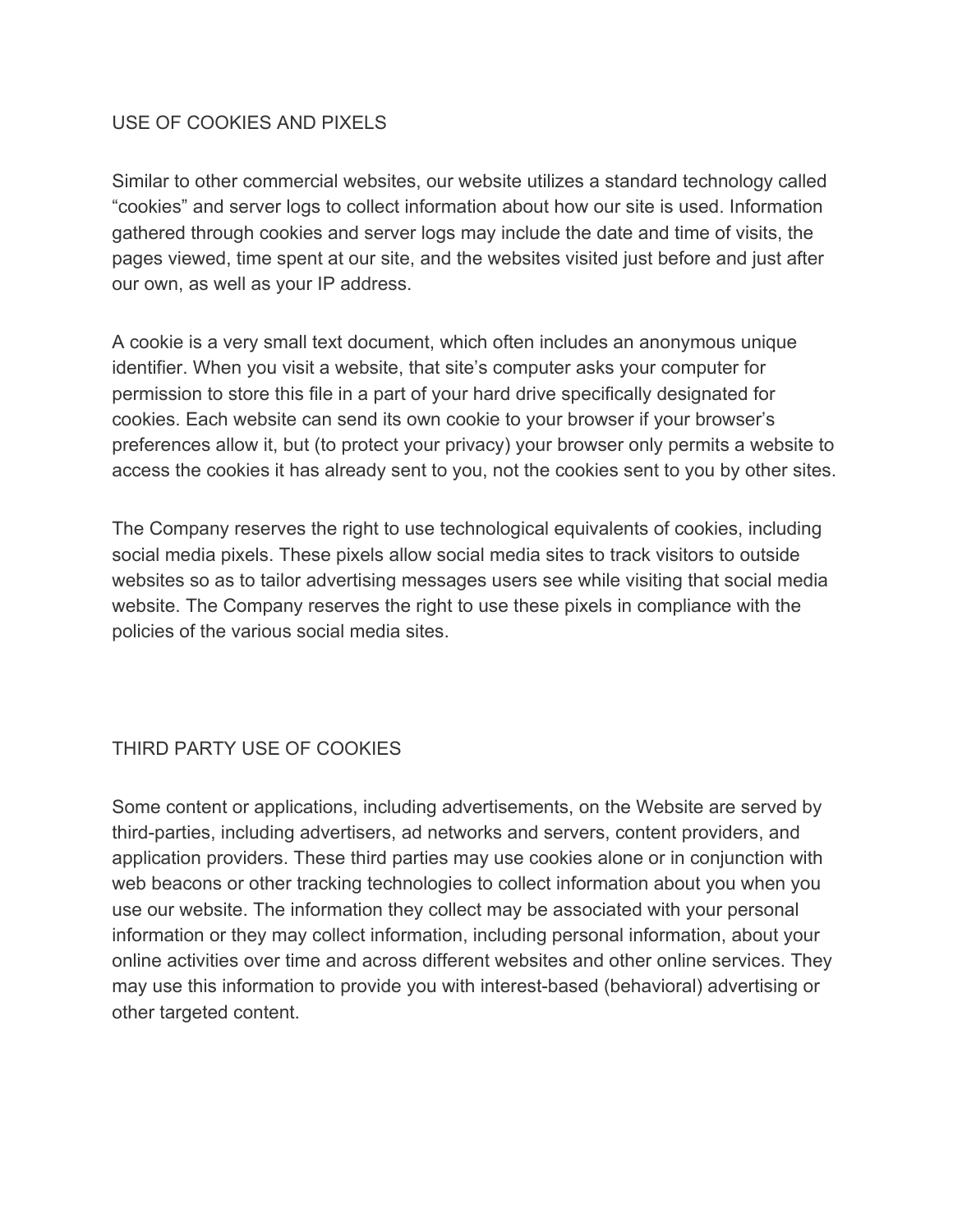We do not control these third parties' tracking technologies or how they may be used. If you have any questions about an advertisement or other targeted content, you should contact the responsible provider directly.

### EMAIL INFORMATION

If you choose to correspond with us through email, we may retain the content of your email messages together with your email address and our responses. We provide the same protections for these electronic communications that we employ in the maintenance of information received online, mail, and telephone. This also applies when you register for our website, sign up through any of our forms using your email address or make a purchase on this site. For further information see the email policies below.

### EMAIL POLICIES

We are committed to keeping your e-mail address confidential. We do not sell, rent, or lease our subscription lists to third parties, and will not disclose your email address to any third parties except as allowed in the section titled Disclosure of Your Information.

We will maintain the information you send via e-mail in accordance with applicable federal law.

In compliance with the CAN-SPAM Act, all e-mails sent from our organization will clearly state who the e-mail is from and provide clear information on how to contact the sender. In addition, all e-mail messages will also contain concise information on how to remove yourself from our mailing list so that you receive no further e-mail communication from us.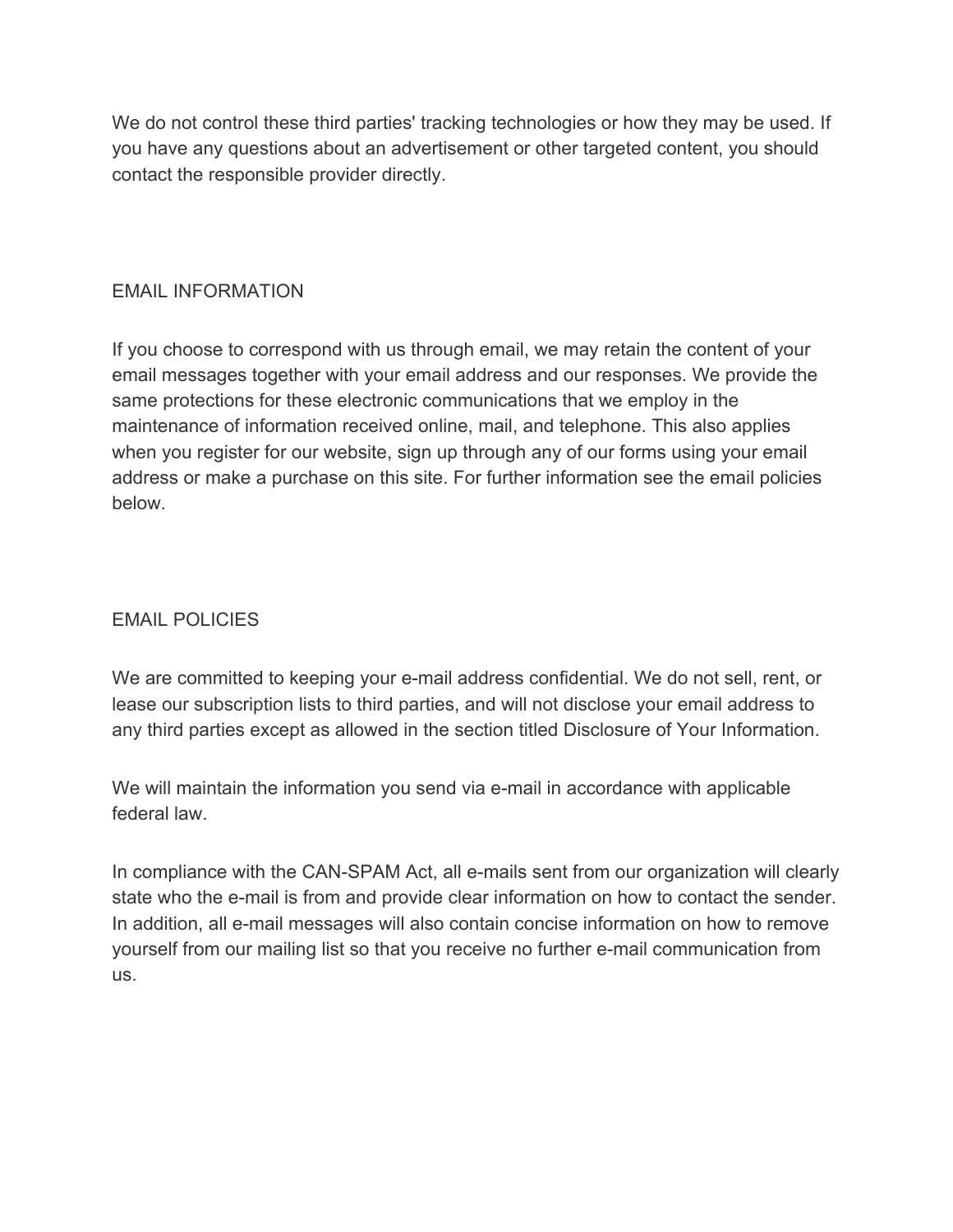Our emails provide users the opportunity to opt-out of receiving communications from us and our partners by reading the unsubscribe instructions located at the bottom of any e-mail they receive from us at anytime.

Users who no longer wish to receive our newsletter or promotional materials may opt-out of receiving these communications by clicking on the unsubscribe link in the e-mail.

## HOW AND WHY WE COLLECT INFORMATION

The Company collects your information in order to record and support your participation in the activities you select. If you register to download a book or resources, sign up for our newsletter, and/or purchase a product from us, we collect your information. We use this information to track your preferences and to keep you informed about the products and services you have selected to receive and any related products and/or services. As a visitor to this Website, you can engage in most activities without providing any personal information. It is only when you seek to download resources and/or register for services that you are required to provide information.

If you are outside the European Union and opt to receive any free resources, participate in any free training programs, register for a webinar, register for a live event, register for a seminar, or purchase any products sold by the Company on this Website, we will automatically enroll you to receive our free email newsletter. If you do not wish to receive this newsletter, you can unsubscribe anytime. We include an "unsubscribe" link at the bottom of every email we send. If you ever have trouble unsubscribing, you can send an email to info@babyintune.com requesting to unsubscribe from future emails.

If you are in the European Union and opt to receive any free resources, participate in any free training programs, register for a webinar, register for a live event, register for a seminar, or purchase any products sold by the Company on this Website, we will only enroll you to receive our free email newsletter if you affirmatively consent to it. If you do not wish to receive this newsletter, you can unsubscribe anytime. We include an "unsubscribe" link at the bottom of every email we send. If you ever have trouble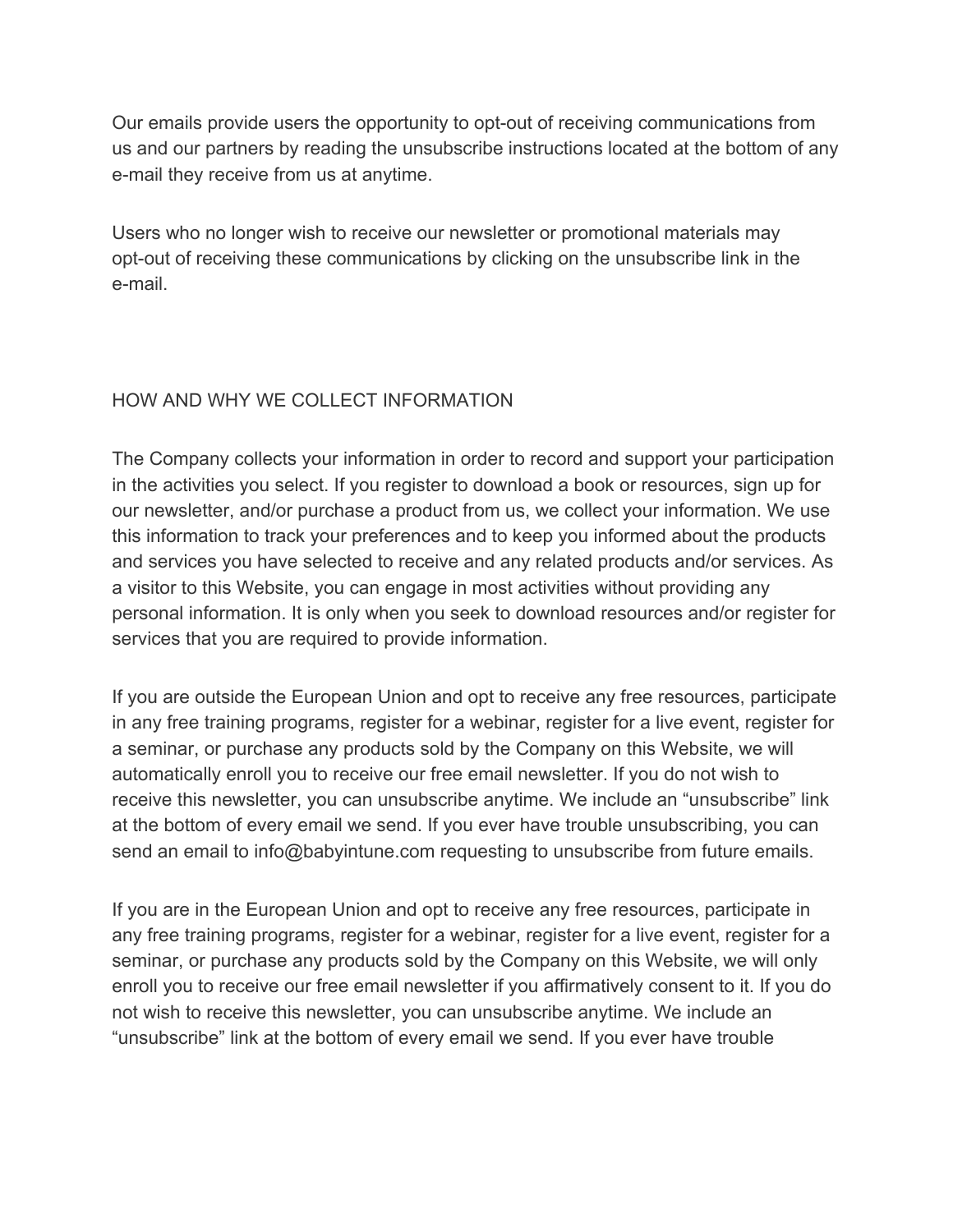unsubscribing, you can send an email to info@babyintune.com requesting to unsubscribe from future emails.

### HOW DO WE USE THE INFORMATION THAT YOU PROVIDE TO US?

We use personal information for purposes of presenting our Website and its contents to you, providing you with information, providing you with offers for products and services, providing you with information about your subscriptions and products, carrying out any contract between you and the Company, administering our business activities, providing customer service, and making available other items and services to our customers and prospective customers.

From time-to-time, we may use the information you provide to us to make you offers to purchase products and services provided by third parties in exchange for a commission to be paid to us by such third parties. Should you opt to take part in such promotions, the third parties will receive your information.

From time-to-time, we may use the information you provide to us to display advertisements to you that are tailored to your personal characteristics, interests, and activities.

### DISCLOSURE OF YOUR INFORMATION

As a general rule, we do not sell, rent, lease or otherwise transfer any information collected whether automatically or through your voluntary action.

We may disclose your personal information to our subsidiaries, affiliates, and service providers for the purpose of providing our services to you.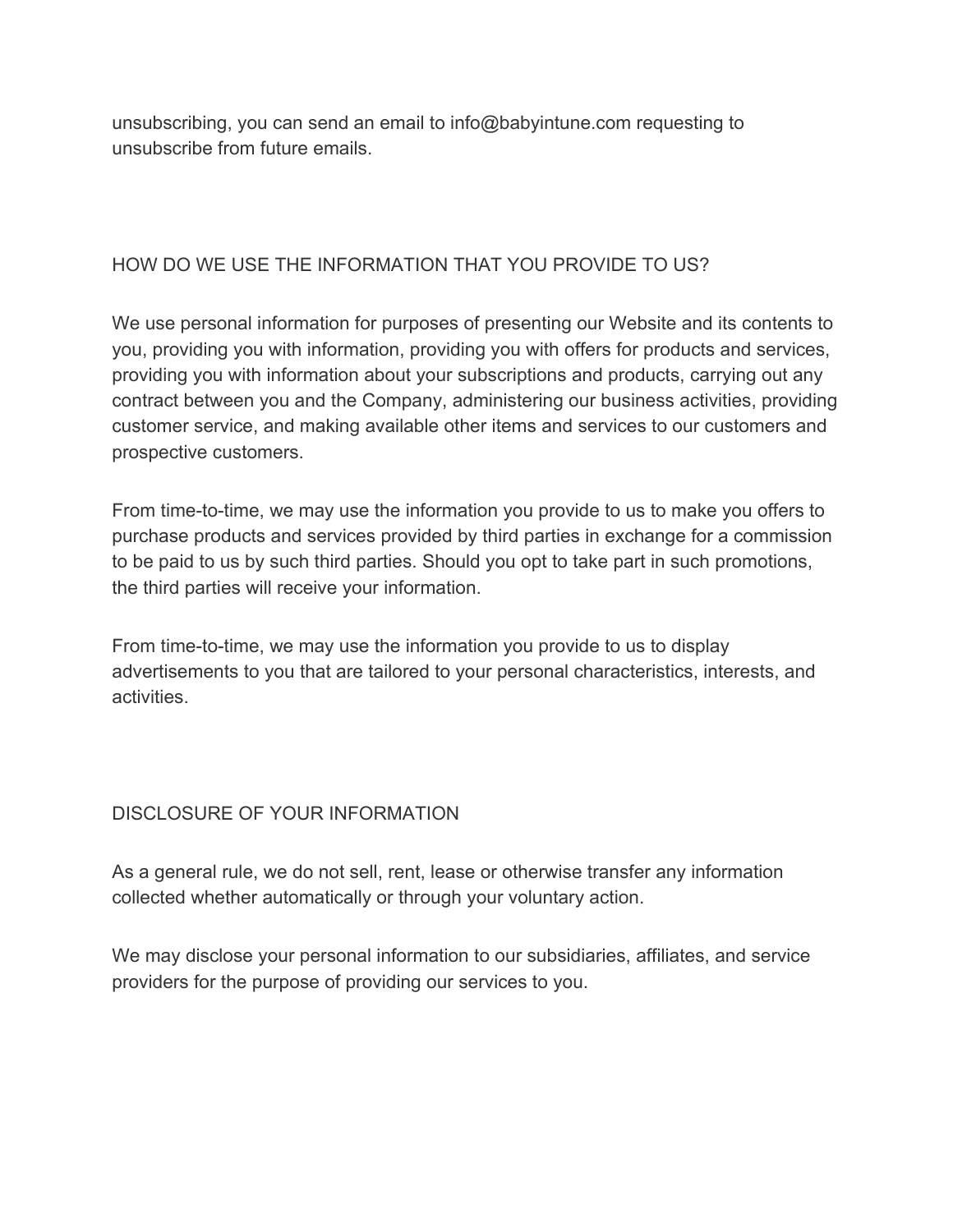We may disclose your personal information to a third party, including a lawyer or collection agency, when necessary to enforce our terms of service or any other agreement between you and the Company.

We may provide your information to any successor in interest in the event of a merger, divestiture, restructuring, reorganization, dissolution, or other sale or transfer of some or all of the Company's assets and/or business.

We may disclose information when legally compelled to do so, in other words, when we, in good faith, believe that the law requires it or for the protection of our legal rights or when compelled by a court or other governmental entity to do so.

# HOW DO WE PROTECT YOUR INFORMATION AND SECURE INFORMATION TRANSMISSIONS?

We employ commercially reasonable methods to ensure the security of the information you provide to us and the information we collect automatically. This includes using standard security protocols and working only with reputable third-party vendors. Email is not recognized as a secure medium of communication. For this reason, we request that you do not send private information to us by email. However, doing so is allowed, but at your own risk. Some of the information you may enter on our website may be transmitted securely via a secure medium known as Secure Sockets Layer, or SSL. Credit Card information and other sensitive information is never transmitted via email.

The Company may use software programs to create summary statistics, which are used for such purposes as assessing the number of visitors to the different sections of our site, what information is of most and least interest, determining technical design specifications, and identifying system performance or problem areas.

For site security purposes and to ensure that this service remains available to all users, the Company uses software programs to monitor network traffic to identify unauthorized attempts to upload or change information, or otherwise cause damage.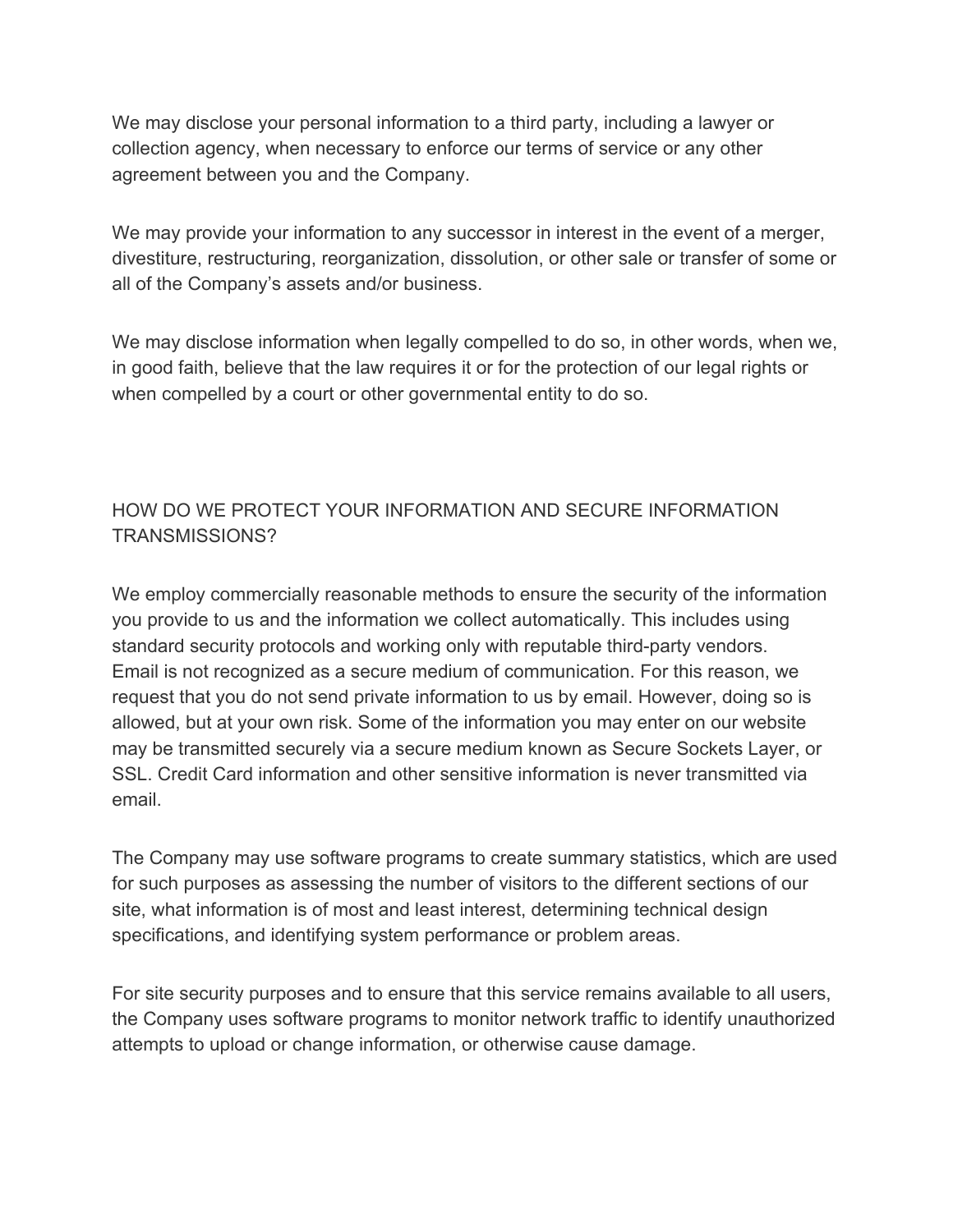### POLICY CHANGES

It is our policy to post any changes we make to our privacy policy on this page. The date the privacy policy was last revised is identified at the bottom of the page. You are responsible for ensuring we have an up-to-date active and deliverable email address for you, and for periodically visiting our Website and this privacy policy to check for any changes.

### VISITORS' GDPR RIGHTS

If you are within the European Union, you are entitled to certain information and have certain rights under the General Data Protection Regulation. Those rights include:

We will retain any information you choose to provide to us until the earlier of: (a) you asking us to delete the information, (b) our decision to cease using our existing data providers, or (c) the Company decides that the value in retaining the data is outweighed by the costs of retaining it.

You have the right to request access to your data that the Company stores and the rights to either rectify or erase your personal data.

You have the right to seek restrictions on the processing of your data.

You have the right to object to the processing of your data and the right to the portability of your data.

To the extent that you provided consent to the Company's processing of your personal data, you have the right to withdraw that consent at any time, without affecting the lawfulness of processing based upon consent that occurred prior to your withdrawal of consent.